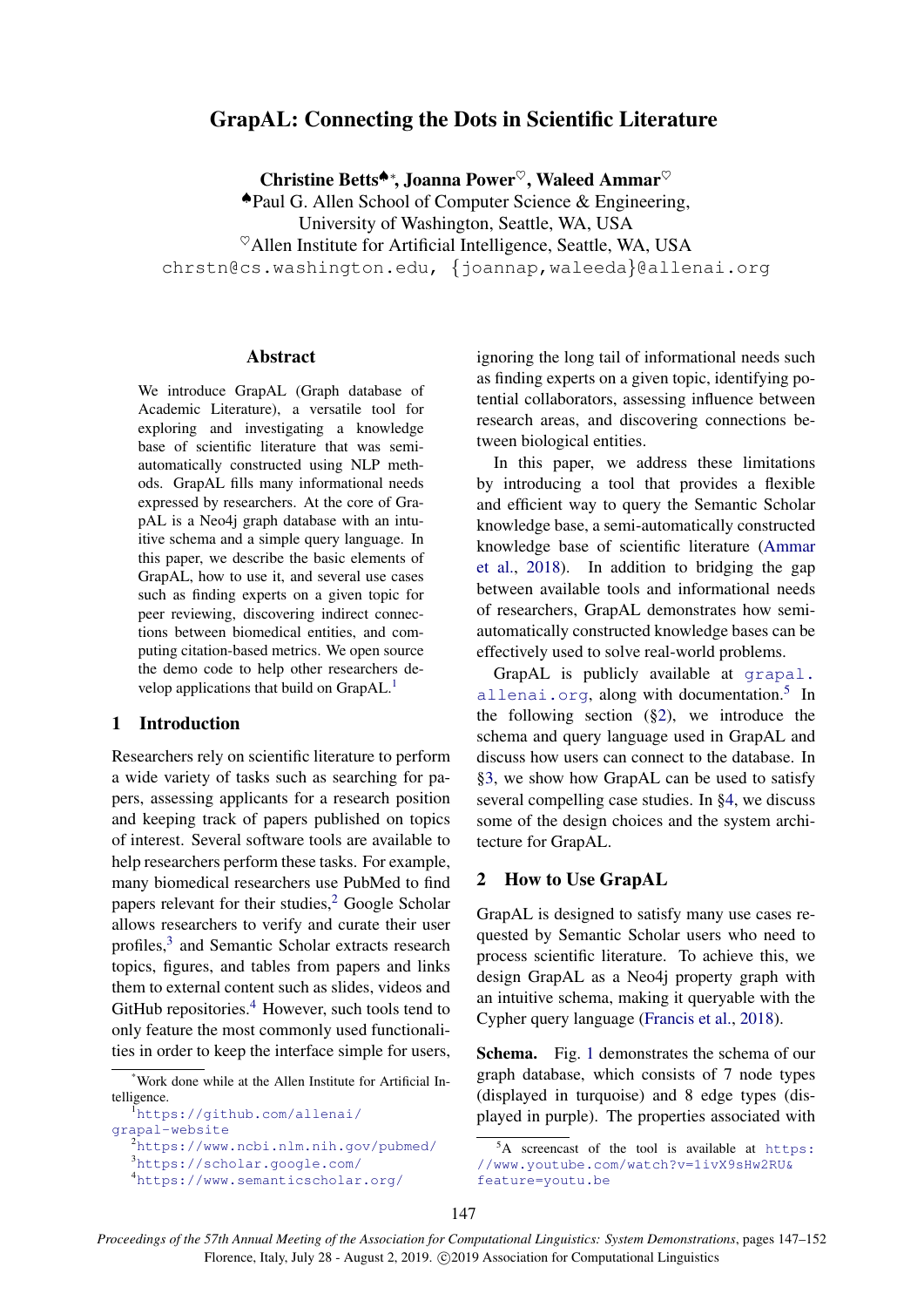<span id="page-1-0"></span>

Figure 1: Overview of GrapAL schema. \*denotes indexed property.

<span id="page-1-1"></span>

| <b>Node Type</b> | Count | <b>Edge Type</b>  | Count |
|------------------|-------|-------------------|-------|
| Affiliation*     | 16M   | AFFILIATED_WITH   | 119M  |
| Author           | 17M   | APPEARS_IN        | 67M   |
| Entity           | 493K  | <b>AUTHORS</b>    | 148M  |
| Paper            | 46M   | <b>CTTES</b>      | 693M  |
| Relation         | 51    | MENTIONS          | 400M  |
| RelationInstance | 347K  | MENTIONS_RELATION | 73M   |
| Venue*           | 78K   | WITH_ENTITY       | 1M    |
|                  |       | WITH_RELATIONSHIP | 350K  |

Table 1: Approximate node and edge cardinalities. (\*) indicates node types that are not canonicalized.

each node and edge type are listed. In order to avoid violating intellectual property of publishers, we do not include some information about papers such as the abstract and full text.

At the core of the graph is the Paper node. Paper nodes may connect to Venue nodes, Author nodes, Affiliation nodes, Entity nodes, RelationInstance nodes or other Paper nodes via APPEARS IN edges, AUTHORS edges, AFFILIATED WITH edges, MENTIONS edges, MENTIONS RELATION edges and CITES edges, respectively. A RelationInstance node, e.g., CAUSES[SMOKING,CANCER], represents an n-ary relationship of type Relation (via a WITH RELATIONSHIP edge) between two or more Entity nodes (via WITH ENTITY edges). Details on how we extract entities and various metadata for each paper can be found in [Am](#page-5-0)[mar et al.](#page-5-0) [\(2018\)](#page-5-0). The only schema changes introduced in this work are including Affiliation and Venue nodes (and corresponding edge types), and optimizing for query execution time. Table [1](#page-1-1) provides the number of instances of each node and edge type in the schema at the time of this writing.

Query Language. Before we discuss realistic case studies in [§3,](#page-2-0) we introduce the query language used in GrapAL with a few toy examples:

First, consider the following query that matches arbitrary author nodes in GrapAL and returns the first 10:

```
// Find arbitrary authors.
MATCH (a:Author) RETURN a LIMIT 10
```
More often than not, we only want to match nodes with some desired properties. In the next example, we only match authors with first name 'Clarence' and last name 'Ellis'. Note the round brackets used to specify an instance of node type Author, and the curly brackets used to specify its properties.

```
// Find authors by name.
MATCH (a:Author {last: "Ellis", first:
,→ "Clarence"})
RETURN a
```
Alternatively, we could use a WHERE clause to specify the desired properties of matched nodes, as demonstrated in the following example that matches papers by their title. This example also shows how to match nodes by specifying their relation to another node, e.g., authors of a paper. Note the use of square brackets to specify edges and the arrow to specify edge direction.

```
// Find authors of a specific paper.
MATCH (a:Author)-[:AUTHORS]->(p:Paper)
WHERE p.title = "One-shot learning of
,→ object categories"
RETURN a
```
More information about the Cypher query language can be found in [Francis et al.](#page-5-1) [\(2018\)](#page-5-1).

Connecting to GrapAL. Users can query GrapAL in a variety of methods. First, an interactive graphical interface is available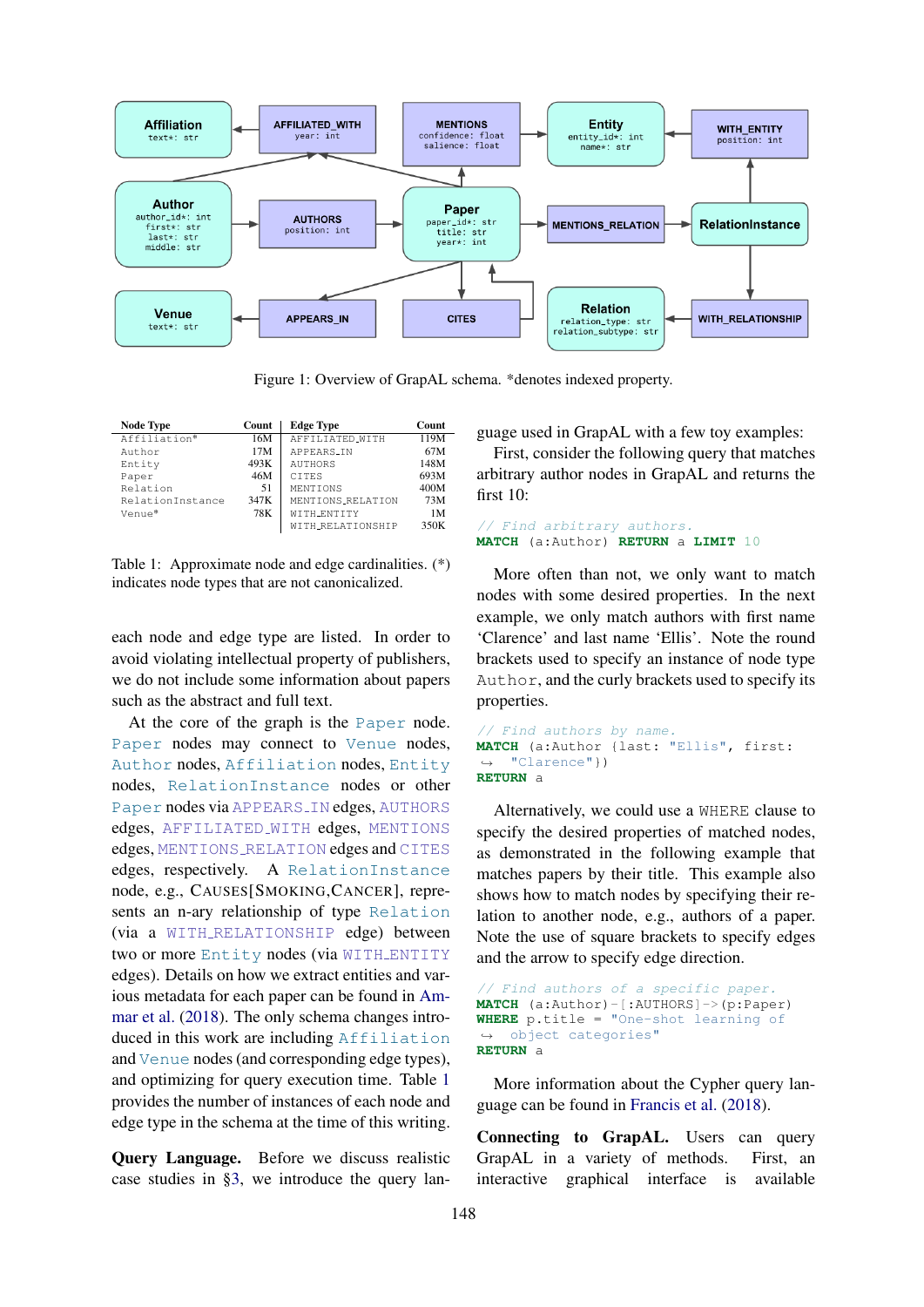at [https://grapal.allenai.org:](https://grapal.allenai.org:7473/browser/) [7473/browser/](https://grapal.allenai.org:7473/browser/) that is suitable for interactive exploration of GrapAL with a relatively small number of results. We demonstrate how the interactive interface could be used in a screencast.<sup>[6](#page-2-1)</sup>

Users can also build web applications that leverage GrapAL through the Neo4j HTTP endpoint. As an example, we have developed a simple web-based application at [https://grapal.](https://grapal.allenai.org/app) [allenai.org/app](https://grapal.allenai.org/app) that can be used to load any of the case studies described in the next section.[8](#page-2-3) Users can also type in arbitrary queries, share the queries with collaborators, and download the results in JSON format.

Users can also query the graph natively in their favourite programming language using one of the Neo4j language drivers. Neo4j officially supports five languages: .NET, Java, Javascript, Go and Python, but additional drivers are available.<sup>[9](#page-2-4)</sup> We provide an example of using the Python driver to compute disruption scores as described in [Wu](#page-5-2) [et al.](#page-5-2)  $(2019).^{10}$  $(2019).^{10}$  $(2019).^{10}$  $(2019).^{10}$ 

DOI and ArXivId Compatibility. Users can switch between Digital Object Identifiers (DOIs) or arXiv identifiers (ArXivId) and paper IDs with the Semantic Scholar  $API<sup>11</sup>$  $API<sup>11</sup>$  $API<sup>11</sup>$ . For example, we can look up the paper node corresponding to the DOI 10.1038/nrn3241 by first executing the HTTP query [https://api.semanticscholar.](https://api.semanticscholar.org/v1/paper/10.1038/nrn3241) [org/v1/paper/10.1038/nrn3241](https://api.semanticscholar.org/v1/paper/10.1038/nrn3241)

that returns a JSON object with paper ID 931d6b6ee097eab80b8f89a313c8d3a6d 5443cb2. Then, we execute the Cypher query:

```
// Look up paper by ID.
MATCH (p:Paper {paper_id:
→ "931d6b6ee097eab80b8f89a313c8d3
   a6d5443cb2"})
\hookrightarrowRETURN p
```
In the future, we plan to add DOI properties and ArXivId properties to the knowledge base.

<span id="page-2-1"></span><sup>6</sup>[https://www.youtube.com/watch?v=](https://www.youtube.com/watch?v=1ivX9sHw2RU&feature=youtu.be) [1ivX9sHw2RU&feature=youtu.be](https://www.youtube.com/watch?v=1ivX9sHw2RU&feature=youtu.be)  $7$ Documentation for the API is available at [https://](https://neo4j.com/docs/http-api/3.5/)

<span id="page-2-4"></span><sup>9</sup>See [https://neo4j.com/developer/](https://neo4j.com/developer/language-guides/) [language-guides/](https://neo4j.com/developer/language-guides/) for the complete list of Neo4j language drivers.

```
10https://gist.github.com/chrstnb/
088f7699930ad53e757906f4d3d6c1f5
 11http://api.semanticscholar.org/
```
<span id="page-2-7"></span>

Figure 2: Shortest path between Swabha Swayamdipta and Regina Barzilay.

## <span id="page-2-0"></span>3 Case Studies

We interviewed computer science and biomedical researchers to better understand the kinds of questions they would like to answer from a knowledge base of scientific literature. In this section, we focus on some of the more compelling use cases that were identified in the interviews, and provide example queries to address them in GrapAL.

For each example we give a link to load the query in the query loader and the full text of the query. From the query loader, users can view or save the results of a query and also copy it to be pasted into the Neo4j browser, where users can view interactive visualizations of the query results.

Shortest Path. Consider a researcher **a** seeking an introduction or an endorsement to work with another researcher **b**. By finding the shortest path between the two researchers in GrapAL, researcher **a** can identify common collaborators connecting the two. The following query, for instance, matches a path connecting Swabha Swayamdipta and Regina Barzilay using authorship edges only, and returns a path that connects them via Luke Zettlemoyer who co-authored papers with both researchers (see Fig. [2\)](#page-2-7).[12](#page-2-8)

```
// Find shortest path between two
  researchers by name.
MATCH p=shortestPath((a:Author)-
    [:AUTHORS*0..6] - (b:Author))WHERE a.first = "Swabha"
    AND a.last = "Swayamdipta"
    AND b.first = "Regina"
    AND b.last = "Barzilay"
RETURN p
```
In this example, we constrain the number and type of edges in the graph to a maximum of six AUTHORS edges. For authors with an ambiguous name, it may be necessary to specify the author by

<span id="page-2-2"></span>[neo4j.com/docs/http-api/3.5/](https://neo4j.com/docs/http-api/3.5/)

<span id="page-2-3"></span><sup>&</sup>lt;sup>8</sup>For example, the following URL will load the shortest path example: [https://grapal.allenai.org/](https://grapal.allenai.org/app/?example=shortest-path) [app/?example=shortest-path](https://grapal.allenai.org/app/?example=shortest-path)

<span id="page-2-8"></span><sup>&</sup>lt;sup>12</sup>This query can be loaded and modified at [https://grapal.allenai.org/app/?example=](https://grapal.allenai.org/app/?example=shortest-path) [shortest-path](https://grapal.allenai.org/app/?example=shortest-path)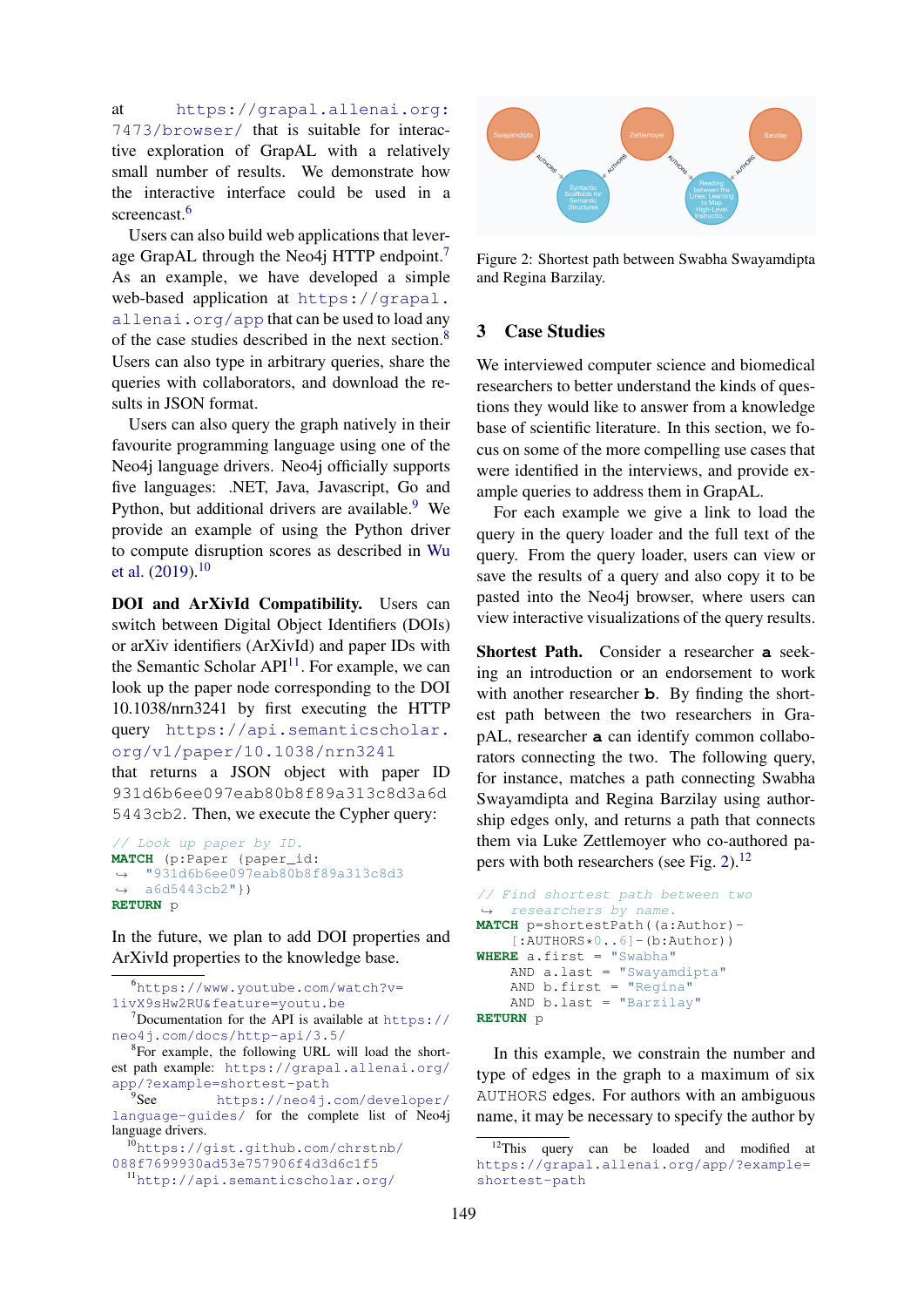their ID, which can be found by inspecting their author page URL on Semantic Scholar:<sup>[13](#page-3-0)</sup>

```
// Find shortest path between two
,→ researchers, one by author ID.
MATCH p=shortestPath((a:Author)-
   [:AUTIONS*0..6]-(b:Author))WHERE a. author_id = 2705113AND b.first = "Regina"
   AND b.last = "Barzilay"
RETURN p
```
Similar queries can be used to find colleagues who published at a given venue, or currently work at a given university or research lab.

Finding Experts. One of the pain points in organizing a conference is identifying reviewers who are knowledgeable about the research topics discussed in submitted papers. By querying GrapAL, members of the organizing committee will be able to find more competent reviewers, while relying less on their (often biased) professional network when deciding whom to invite for peer reviewing. For example, the following query can be used to find researchers who published the most on "Relationship extraction" since 2013.[14](#page-3-1)

```
// Find authors who published the most
,→ on relation extraction since 2013.
MATCH (a:Author)-[:AUTHORS]->(p:Paper),
    (p) - [: MENTIONS] ->
    (:Entity {name: "Relationship
       extraction"})
WHERE p.year > 2013
WITH a, count(p) as cp
RETURN a, cp
ORDER BY cp DESC
```
Here, we use ORDER BY cp DESC to sort the authors by the number of papers they published on this topic. In order to find the node that represents a topic of interest in GrapAL, users could use the search feature on semantic scholar and inspect the relevant topic page URL for the entity ID, or use regular expressions to query GrapAL, e.g.,  $^{15}$  $^{15}$  $^{15}$ 

```
// Fuzzy matching of entity names.
MATCH (e:Entity)
WHERE e.name =\frac{1}{x} "(?i) relationship
    extraction"
RETURN e
```
<span id="page-3-3"></span>

Figure 3: Ten papers that mention both 'Natural language processing' and 'Constraint programming.'.

Papers at the Intersection of Entities. Search engine results sometimes make it difficult to find papers that discuss multiple topics or fields. With GrapAL, we can return papers that discuss any number of entities of interest, e.g., "Constraint programming" and "Natural language processing". Fig. [3](#page-3-3) shows a visualization of the results on the Neo4j browser, limited to 10 papers.<sup>[16](#page-3-4)</sup>

```
// Find papers which mention both
→ constraint programming and natural
→ language processing.
MATCH (p:Paper)-[:MENTIONS]->
    (e1:Entity {name: "Constraint
        programming"}),
    (p:Paper)-[:MENTIONS]->
    (e2:Entity {name: "Natural language
       processing"})
RETURN p
```
Connecting Scientific Concepts. Some researchers wanted to explore direct and indirect connections between two scientific concepts (entities) of interest, e.g., the impact of 'adjuvant antiestrogen therapy (Arimidex)' on 'estrogen receptors'. Using GrapAL, we can find how two entities are indirectly connected via coded relationships and a chain of entities in the knowledge base, which can help generate new hypotheses or quickly assess the viability of a hypothesis before conducting expensive lab experiments.[17](#page-3-5)

<span id="page-3-0"></span><sup>13</sup>E.g., Swabha Swayamdipta's author page URL is [https://www.semanticscholar.org/author/](https://www.semanticscholar.org/author/Swabha-Swayamdipta/2705113) [Swabha-Swayamdipta/2705113](https://www.semanticscholar.org/author/Swabha-Swayamdipta/2705113)

<span id="page-3-1"></span><sup>&</sup>lt;sup>14</sup>This query can be loaded and modified at [https://](https://grapal.allenai.org/app/?example=experts) [grapal.allenai.org/app/?example=experts](https://grapal.allenai.org/app/?example=experts)

<span id="page-3-2"></span><sup>&</sup>lt;sup>15</sup>This query can be loaded and modified at [https://grapal.allenai.org/app/?example=](https://grapal.allenai.org/app/?example=canonical-entity) [canonical-entity](https://grapal.allenai.org/app/?example=canonical-entity)

<span id="page-3-4"></span><sup>&</sup>lt;sup>16</sup>This query can be loaded and modified at [https://grapal.allenai.org/app/?example=](https://grapal.allenai.org/app/?example=intersecting-entities) [intersecting-entities](https://grapal.allenai.org/app/?example=intersecting-entities)

<span id="page-3-5"></span><sup>&</sup>lt;sup>17</sup>This query can be loaded and modified at [https://grapal.allenai.org/app/?example=](https://grapal.allenai.org/app/?example=scientific-concepts) [scientific-concepts](https://grapal.allenai.org/app/?example=scientific-concepts)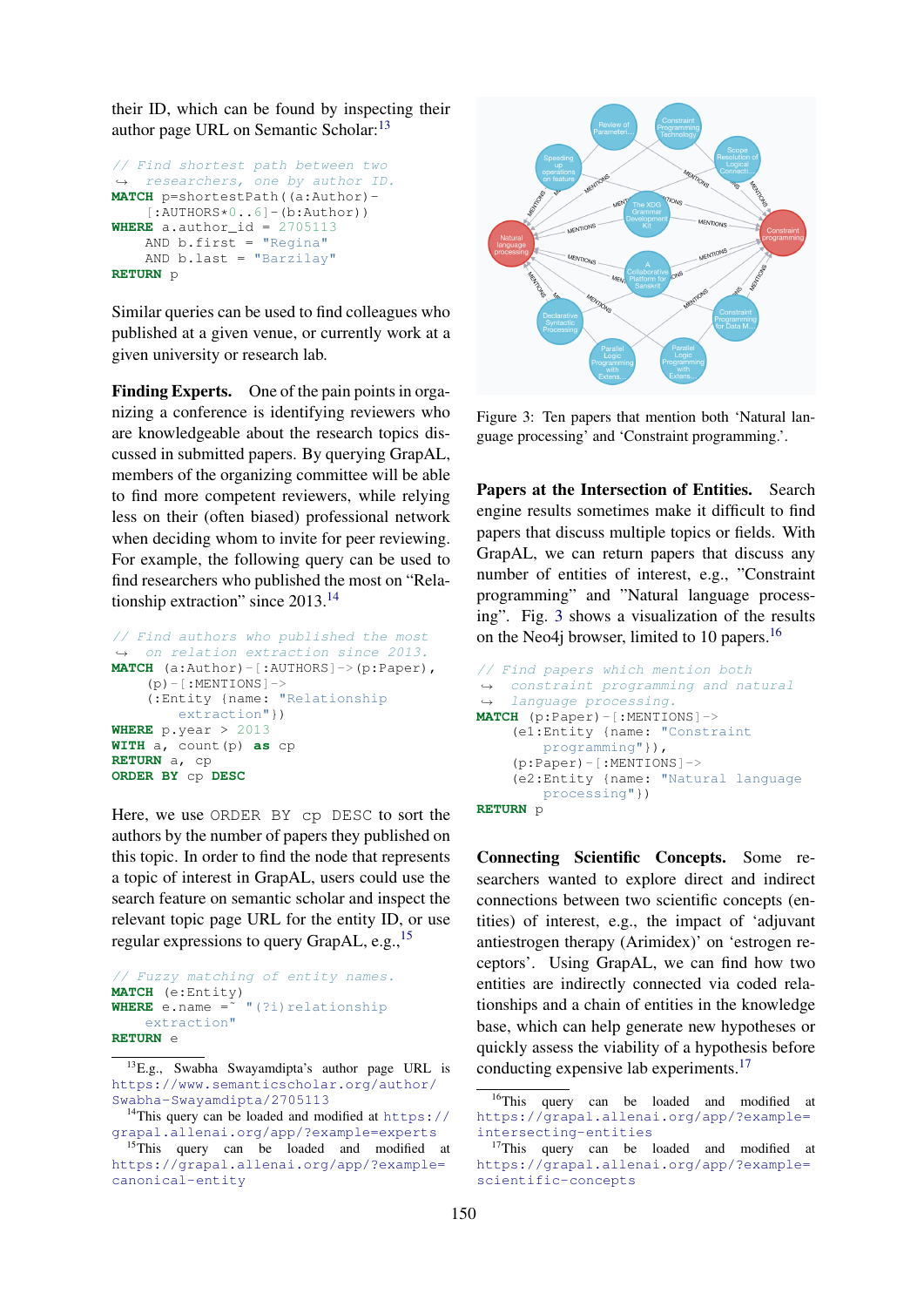```
// Find path between Estrogen Receptors
→ and Arimidex via coded
→ relationships.
MATCH path=shortestPath(
    (er:Entity {name: "Estrogen
       Receptors"})-
    [:WITH\_ENTITY*0..15]-
    (ar:Entity {name: "Arimidex"}))
WITH nodes(path) as ns
UNWIND ns as n
MATCH (n)-[:WITH_ENTITY {position: 0}]->
    (e0:Entity),
    (n)-[:WITH_ENTITY {position: 1}]->
        (e1:Entity),
    (n)-[:WITH_RELATIONSHIP]->
        (r:Relation)
RETURN e0, r, e1
```
This query returns a list of triples (e0, r, e1) that connect 'Arimidex' to 'Estrogen Receptors'. The UNWIND operator allows us to examine each node on the shortest path and process it as needed.

Citation-Based Metrics. Citations are often used as a proxy for the impact of papers, researchers or venues. In addition to computing traditional metrics such as h-index and i10-index, GrapAL can also be used to compute more granular metrics, e.g., to estimate the rate at which papers in one conference cite papers in another conference:[18](#page-4-1)

```
// Find the number of times a NAACL
   paper cites a CVPR paper.
MATCH (p1:Paper)-[:APPEARS_IN]->
    (naacl:Venue),
(p2:Paper)-[:APPEARS_IN]->(cvpr:Venue),
path=(p1)-[:CITES] \rightarrow (p2)WHERE naacl.text = W.*NAACL.*"
AND cvpr.text =˜ ".*CVPR.*"
RETURN count(path)
```
This query returns the number of times a NAACL paper cites a CVPR paper. We use the  $=\degree$  operator to match on venue names by regular expression because venues are stored as unstructured strings.

### <span id="page-4-0"></span>4 System Design

Graph Database. Due to the high connectivity in the data and the nature of queries GrapAL is designed for, we opted to create GrapAL using a graph-native database instead of a more conventional relational database. Unlike a relational database, a graph database provides a natural and efficient way to query and traverse multi-hop relations without using computationally expensive join operations. Several graph database systems have recently become available, including AWS Neptune, Grakn.ai, dgraph and Neo4j. We decided to build GrapAL on Neo4j since it is one of the more mature platforms, has a strong community of developers, and is the most widely used graph database system as of the time of this writ-ing.<sup>[19](#page-4-2)</sup> One limitation of Neo4 $\mathfrak i$  is that it is not a distributed database system, but we were able to fit GrapAL on a single server.

Building and Deploying GrapAL. GrapAL is powered by the same data that powers the <semanticscholar.org> website, as described in [Ammar et al.](#page-5-0) [\(2018\)](#page-5-0). We use a *staging server* to read a snapshot of the data as Spark DataFrames from AWS S3 and write CSV files that match the property schema described earlier. Due to the sheer amount of records, we process different shards of the data in parallel before aggregating all shards into one CSV file for each node and edge type of the schema. Then, we use the Neo4j CSV import function to build the database. Once we've built the database, we start up a Neo4j server and run a Cypher script to create indexes. The staging server is an EC2 machine with instance type r5.24xlarge. This process takes around 6 hours and the resulting database is roughly 80 GB (including indexes).

Once the data is imported, the database files are copied over to a *production server* that serves the dataset publicly and has lower processor and memory requirements compared to the staging server. The staging server is an EC2 machine with instance type r4.16xlarge. We plan to rebuild GrapAL at a monthly cadence with new snapshots of the data.

### 5 Related Work

Related APIs are available to help researchers navigate scientific literature. [Singh et al.](#page-5-3) [\(2018\)](#page-5-3) provides an API to interact with the ACL anthology. However, it is limited to the areas of computational linguistics and natural langauge processing, and it uses a predefined list of query templates with placeholders for authors, papers and venues. Springer Nature SciGraph [20](#page-4-3) provides an API for accessing publication metadata from the Springer Nature corpus, but it is limited to papers and books

<span id="page-4-1"></span><sup>&</sup>lt;sup>18</sup>This query can be loaded and modified at [https://grapal.allenai.org/app/?example=](https://grapal.allenai.org/app/?example=citation-metrics) [citation-metrics](https://grapal.allenai.org/app/?example=citation-metrics)

<span id="page-4-2"></span><sup>19</sup>[https://db-engines.com/en/ranking/](https://db-engines.com/en/ranking/graph+dbms) [graph+dbms](https://db-engines.com/en/ranking/graph+dbms)

<span id="page-4-3"></span><sup>20</sup>[https://scigraph.springernature.com/](https://scigraph.springernature.com/explorer) [explorer](https://scigraph.springernature.com/explorer)